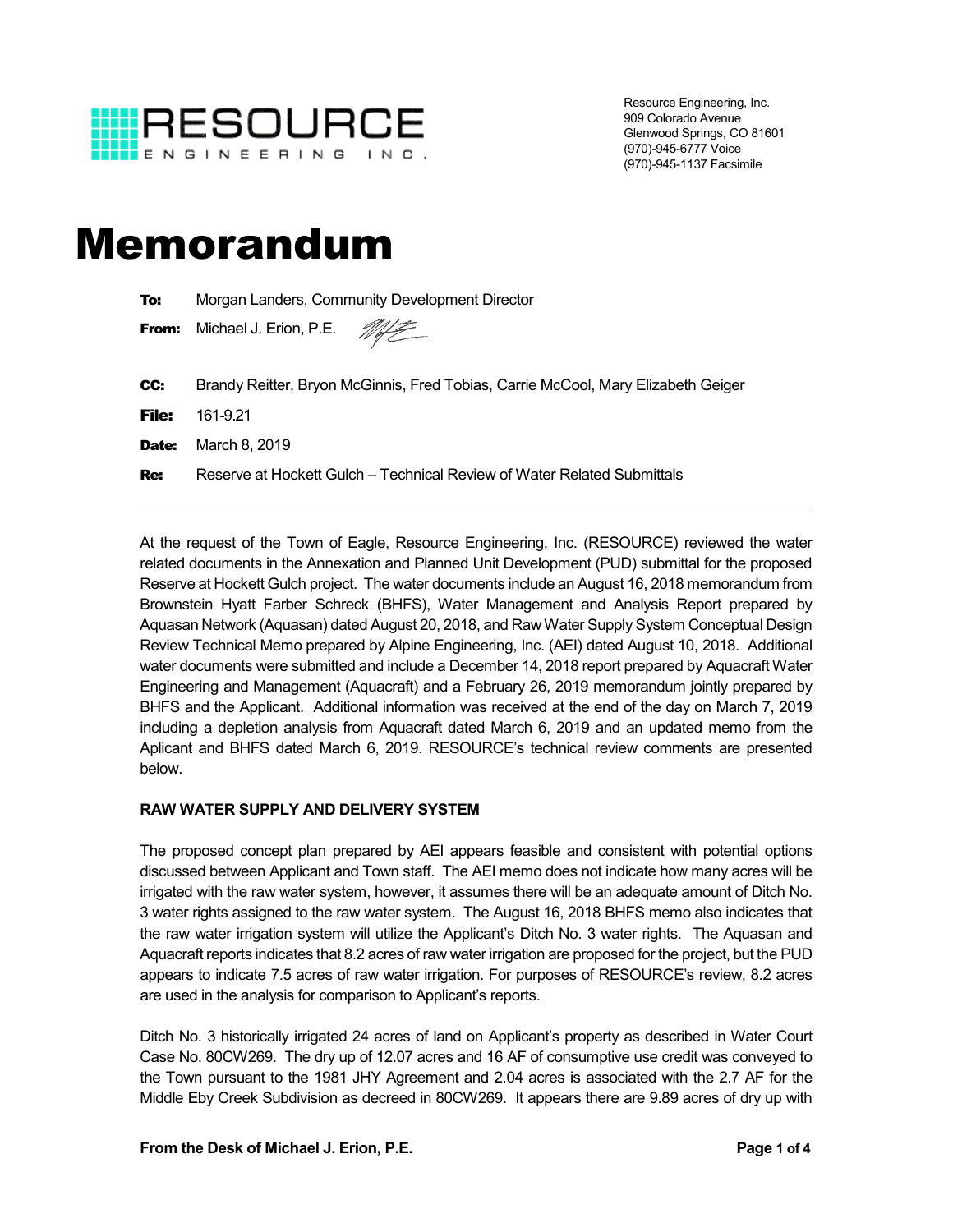13.1 AF of consumptive use credit and 0.209 cfs of water in Ditch No. 3 remaining and owned by the Applicant. This should be adequate for raw water irrigation of 8.2 acres for lawn and landscape. Once the balance of the Applicant's interest in Ditch No. 3 is conveyed to the Town pursuant to the water rights dedication requirement outlined below, the Town would need to change the point of diversion for these water rights for raw water irrigation to a pump station on Brush Creek and to municipal use at the Town's Lower Basin Water Treatment Plant to the extent not used for irrigation. The Town would lease back the water rights necessary for the raw water irrigation system.

The Applicant, in its February 26, 2019 memo, is now proposing to dedicate all of its remaining Ditch No. 3 water rights to partially satisfy the water rights dedication requirement for the potable water service. The February memo does not indicate what water rights would be used for the raw water system. It appears the Applicant is proposing that the Town change water rights from the Town's portfolio for diversion at the raw water diversion. As described above, the Ditch No. 3 water rights should be used for the raw water system and any excess applied to the potable water dedication requirement. Either way, Reserve at Hockett Gulch would be paying a cash-in-lieu of water rights fee for potable water and/or raw water rights supplied by the Town, plus the cost of a water court case to change the water rights for use at the raw water system (and for use at the treatment plant). A change in point of diversion for the Applicant's Ditch No. 3 right would be much easier and less costly than changing another water right owned by the Town.

## **EQR ANAYSIS**

The Town's EQR schedule is set forth in Section 12.16.050 of the Town Municipal Code, as was amended by Ordinance No. 18, Series 2018. The recent update reduced the EQR rating for multi-family units and the overall update was consistent with Town goals and with surrounding communities. There is no provision for an applicant to modify the EQR schedule and the calculation of the number of EQRs for the Reserve at Hockett Gulch project must follow the Town's schedule.

An EQR value is used by water service providers for purposes of tap fees or plant investment fees (PIF) for water and sewer facilities. A PIF is a "buy in" to the existing infrastructure such as diversion and treatment facilities, water/sewer mains, storage tanks, lift stations, and pressure reducing valves. Some of these facilities have an inverse relationship to daily water use. For example, fire flows are a significant portion of storage tank and water main sizing (and looping of water mains). Multi-story multi-family buildings require more fire flow capacity than single family units. For sewer systems, there is both a hydraulic loading and an organic loading to the system that requires treatment and must meet discharge standards. The organic loading is the same whether the toilet uses 5 gallons or 1.5 gallons and the concentration is higher in lower flows requiring more treatment to meet standards. PIF fees provide revenue to the Town's capital improvement funds and are utilized so that development pays its own way rather than being subsidized by monthly service fees of existing residents. The EQR represents a widely accepted methodology for equitably determining the cost to buy into the existing systems. The EQR schedule is based on a relative scale of water use and is therefore also the basis for water rights dedication and/or cash-in-lieu of water rights fee.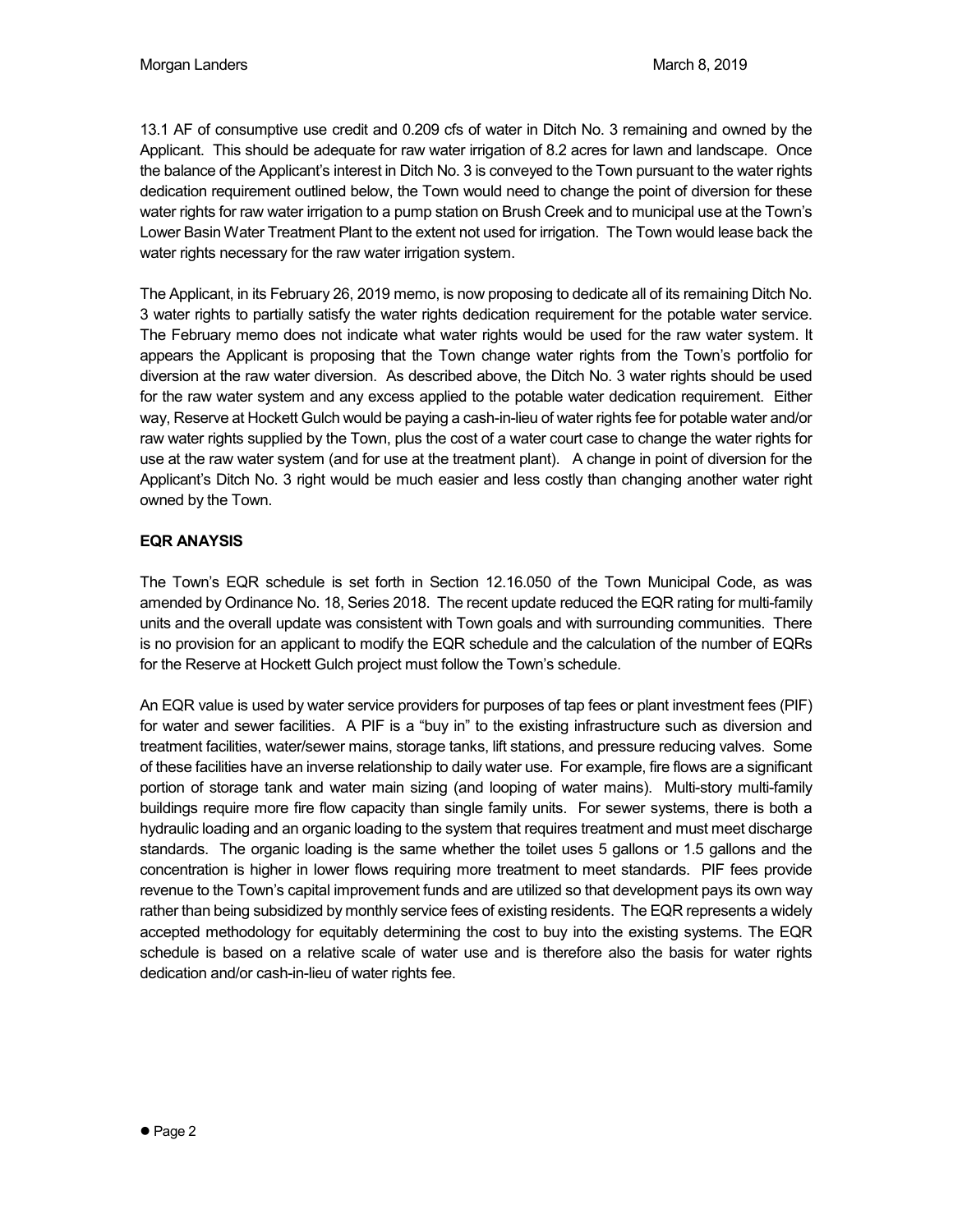# **EQR Calculation**

The Reserve at Hockett Gulch project proposes a mix of one and two bedroom multi-family units, single family, and commercial uses. The actual EQR rating will depend on the final mix of units, however, for purposes of review of the application, RESOURCE is using the most recent project configuration. The EQR calculation for the Reserve at Hockett Gulch, according to the Town Code, is approximately 396.2 EQR (depending on actual commercial development), less 35.7 EQR credit for raw water irrigation, for a total of **360.5 EQR**. The calculation includes 198 one bed/one bath units @ 0.6 EQR (**118.8 EQR**), 198 two bed/two bath units @ 0.8 EQR (**158.4 EQR**), 104 single family @1.0 EQR (**104 EQR**), and 30,000 SF of commercial @ 0.5 EQR/1000 SF (**15.0 EQR**) totaling **396.2 EQR**. It is noted that the commercial use EQR rating depends on the actual use and the Town Code is not 0.5 EQR/1000 SF. The value of 0.5 EQR/1000 SF is a reasonable estimate for planning purposes.

The Town Code allows for a reduction of 0.25 EQR per 2500 square feet of irrigation if raw water irrigation is provided. The project proposes 8.2 acres of raw water irrigation which would result in a reduction of 35.72 EQR (8.2 ac X 43,560 SF/ac X 0.25 EQR / 2500 SF) that could be allowed for the project. The 396 multi family units are allowed up to 500 SF of irrigation per unit for a total of up to 198,000 SF and the 104 single family units are allowed up to 2500 SF of irrigation for a total of up to 260,000 SF with a combined total of 458,000 SF (10.51 acres). This equates to 45.8 EQR (458,000 SF X 0.25 EQR / 2500 SF) and therefore a **credit of 35.7 EQR** would be allowed.

The net EQR total for the project is estimated at **360.5 EQR** (396.2 – 35.7) including 345.5 EQR for residential development and an estimated 15 EQR for 30,000 SF of commercial development. However, as noted above, the actual residential mix commercial EQR will be calculated based on actual type of use.

The Applicant's February memo presents a comparison of EQR ratings and system improvement fees from surrounding communities for the residential component of the project. It is important to note that the EQR ratings are very similar among the communities, and the Town of Eagle is less than every community except Glenwood Springs. The difference in the "cost to the developer" is in the water and sewer fees, not in the EQR schedule. The difference is primarily in the sewer fee where the Town's \$10,000 fee is more than the surrounding communities. Each community as a rational nexus basis for their PIF fees that relate to the individual communities, which have different water portfolios and water and sewer infrastructure. The "cost to developer" for water and wastewater PIF fees is only one of many components of the cost to develop in a community.

## **Plant Investment Fees**

Currently, the Plant Investment Fee and pre-payment amounts should be calculated based on **360.5 EQR.** The final payment of fees would be based on actual development approved by the Town Board for residential uses plus the actual commercial uses approved and developed within the project. The water PIF fee would be \$3,337,509 (360.5 x \$9,258) and the sewer PIF fee would be \$3,605,000 (360.5 x \$10,000) for a total of \$6,942,509. The applicant is proposing to deed restrict 15 for sale units and 120 rental units, which may qualify for a 50% PIF fee discount for affordable housing. If such units qualify, and assuming an equal mix of one and two bedroom rental units, a PIF fee discount of approximately